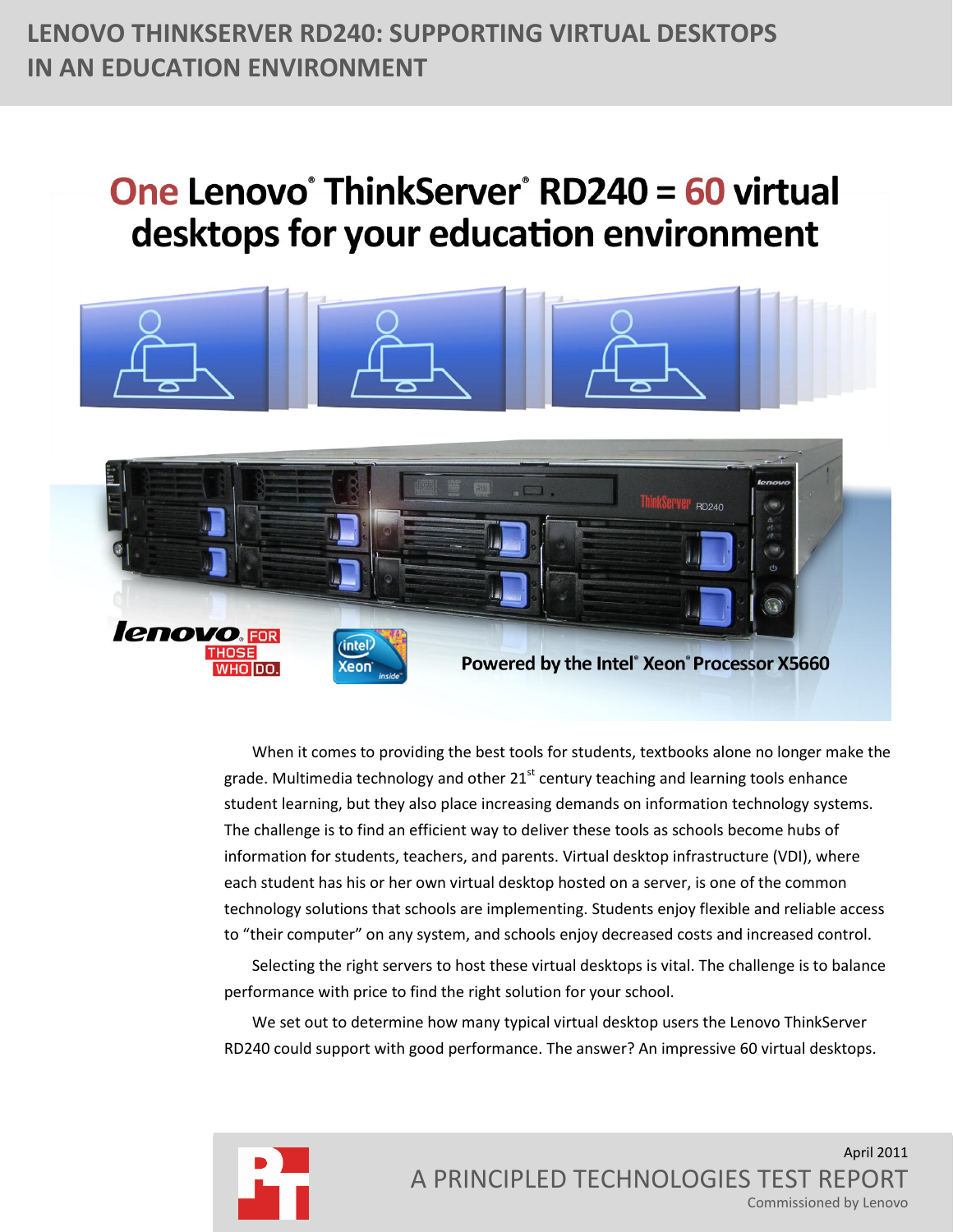# **VIRTUAL DESKTOPS—BRINGING EDUCATION INTO THE 21ST CENTURY**

#### **A hybrid approach to VDI**

**A hybrid approach in which a student's notebook combines with VDI lets schools deliver a flexible and satisfying computing experience. This approach can give students the benefits of mobility, flexibility, and offline performance with the security and management benefits of VDI. Lenovo offers notebooks featuring 2nd generation Intel Core™ i3, i5, and i7 Mobile Processors that let schools implement this hybrid approach.**

Aware of the digital world we now inhabit, educators are pushing to bring the classroom into the 21st century. Educators need classrooms that are "always on," providing a learning and teaching environment for students, teachers, and parents that is available 24/7, from any location.

To accomplish this goal, schools often implement VDI solutions, which use central servers to run dozens of virtual desktops, one for each student. Students can access their own personal session from any client system, and VDI solutions offer IT staff benefits in control, security, ease of management, and long-term cost savings. For maximum performance and flexibility, students can access the VDI sessions from their personal notebooks using the hybrid model. This model allows students to reap the benefits of local processing power, while providing IT staff the benefit of a secure and easy-to-manage education environment (please see the sidebar for more information).

As school systems implement VDI solutions, the choice of a server can be difficult to make. Many servers provide features that are irrelevant to the tasks school systems need them for, and schools pay a hefty price for these unneeded features. Luckily, Lenovo designed the Lenovo ThinkServer RD240 server with your education needs in mind. The Lenovo ThinkServer RD240 combines high performance with hefty storage capacity and helpful management tools that make it an excellent choice for a school implementing a VDI solution.

We tested the Lenovo ThinkServer RD240 to find out how many typical student users it could support. To do so, we used a workload that reflects typical student activities, including Web browsing, multimedia viewing, and performing various tasks in Microsoft® Office® applications.

In our tests, the Lenovo ThinkServer RD240 supported an impressive 60 virtual desktops. Each virtual desktop handled the typical student activities with solid performance and a good user experience, with every student action finishing within a few seconds. (We explain this in more detail later in the [report.](#page-7-0))

The ability of the Lenovo ThinkServer RD240 to support 60 virtual desktops, each delivering solid performance, makes it an excellent VDI host for your school system.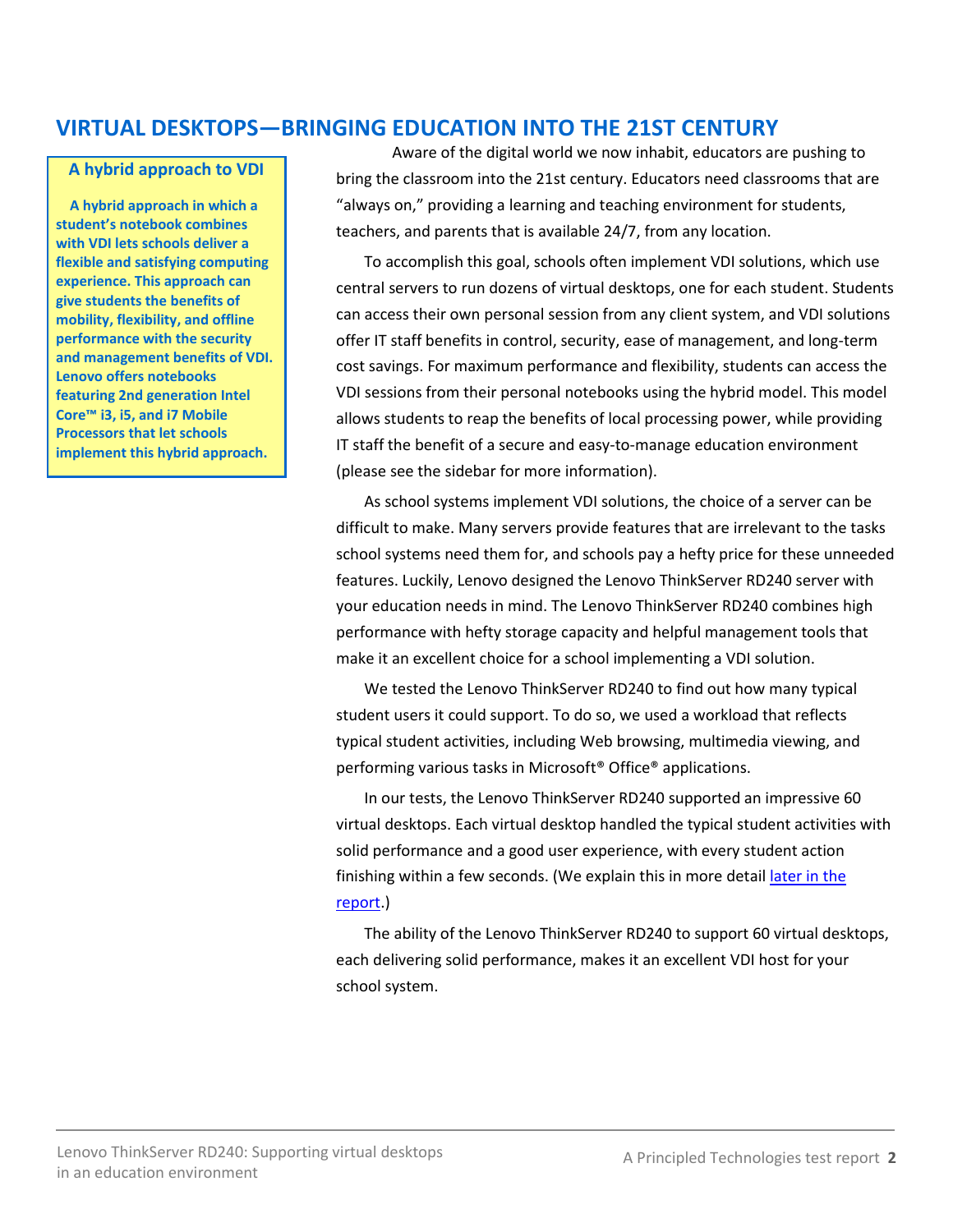# **WHY THE LENOVO THINKSERVER RD240?**

The Lenovo ThinkServer RD240 provides schools with the performance and storage capacity they need to host a VDI environment, without unnecessary features that drive up cost. Lenovo designed the ThinkServer RD240 for valueconscious organizations that need robust performance, expansive storage capacity, and ease of use.

**Performance and storage capacity.** The ThinkServer RD240 features Intel® Xeon® 5500 and 5600 series processors, which offer a maximum of 12 CPU cores and a performance increase of up to 60 percent over previous-generation servers. The ThinkServer RD240 also supports eight memory slots and a maximum of 64 GB of ECC memory (a type of memory that that detects and corrects memory errors, increasing reliability). Lenovo offers up to 16 TB of storage capacity, and also offers 15K SAS drives for greater performance.

**Ease of use.** The ThinkServer RD240 features an EasyStartup tool, which helps you get the server up and running within a few mouse clicks. Its Webbased remote management interface lets you monitor server status from any remote location, and sends alerts on any status changes. The iKVM Upgrade gives you remote control of keyboard, video, and mouse.

By providing good performance, storage capacity, reliability, and ease of use at an affordable price point, the Lenovo ThinkServer RD240 powered by the Intel Xeon processor 5600 series is well qualified to host your VDI solution.

# **TEST APPROACH AND RESULTS**

We set up a single Lenovo ThinkServer RD240 running Microsoft Windows Server® 2008 R2 Service Pack 1. We used Microsoft Hyper-V™ to host the virtual machines.

To measure the server's virtual desktop capacity, we employed the widely used Login Consultants Virtual Session Indexer (Login VSI) 3.0 benchmark. Login VSI consists of several workloads that perform a range of common desktop computing tasks. The results show the maximum number of virtual desktops a server can support at a given memory configuration while giving an acceptable response time and user experience on a particular workload.

As we mentioned above, in our testing the Lenovo ThinkServer RD240 ran 60 virtual desktop sessions while meeting the Login VSI standard requirements for acceptable response time and user experience. Login VSI sets the threshold for acceptable response time to a maximum of 4 seconds. To deliver acceptable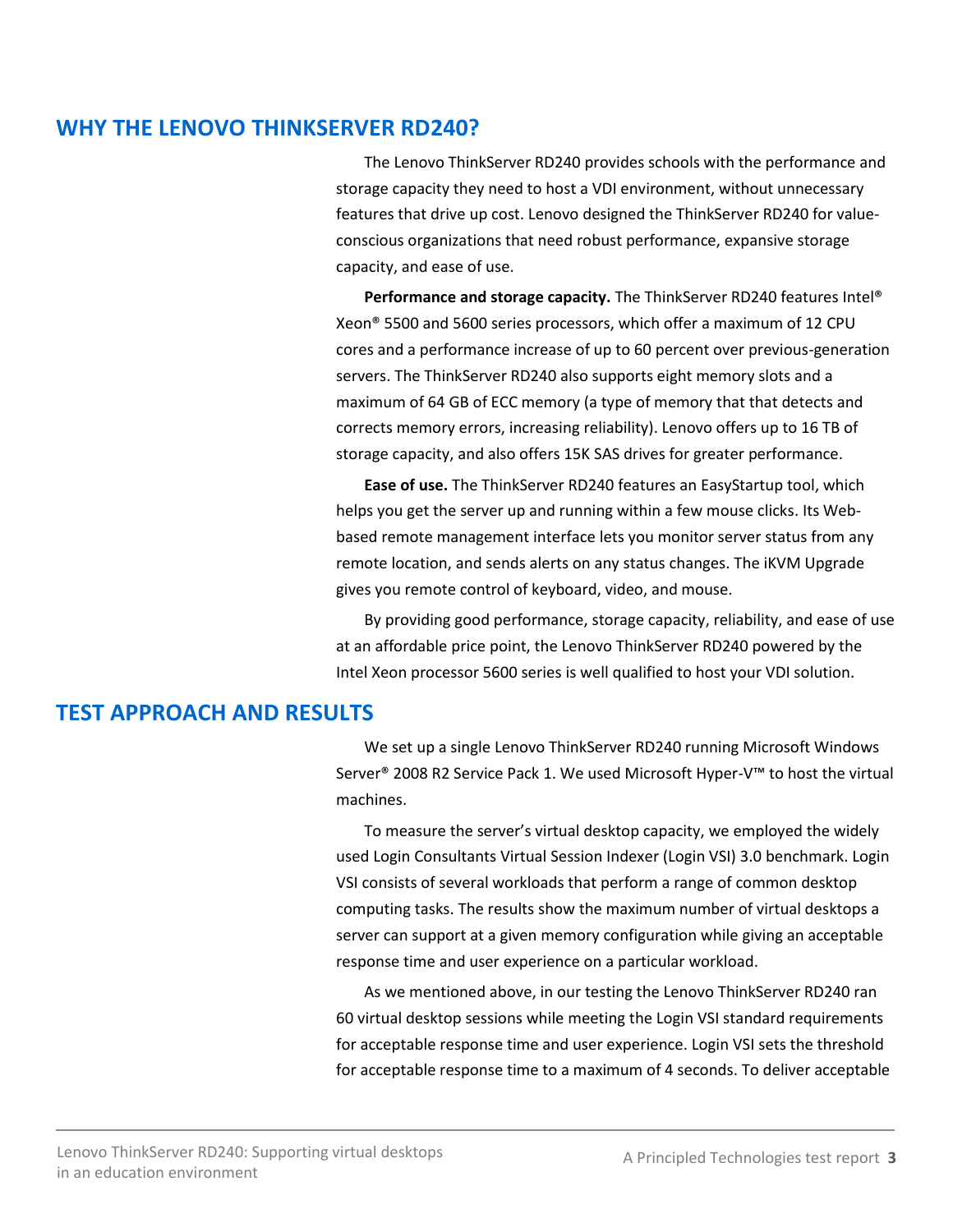performance, each operation must complete in 4 seconds or less, and all the operations for all the virtual desktops in our test met this requirement.

We provide server configuration information in [Appendix A,](#page-4-0) our detailed workload and test descriptions in [Appendix B,](#page-7-0) and a detailed test methodology in [Appendix C.](#page-8-0)

# **SUMMARY**

As your school system implements a virtual desktop solution, selecting the appropriate servers is critical. Both performance and price are key factors in finding the right combination for the particulars of your environment.

In our hands-on tests, the Lenovo ThinkServer RD240 supported **60 virtual desktops**, making it an excellent choice for bringing your school into the 21st century with VDI.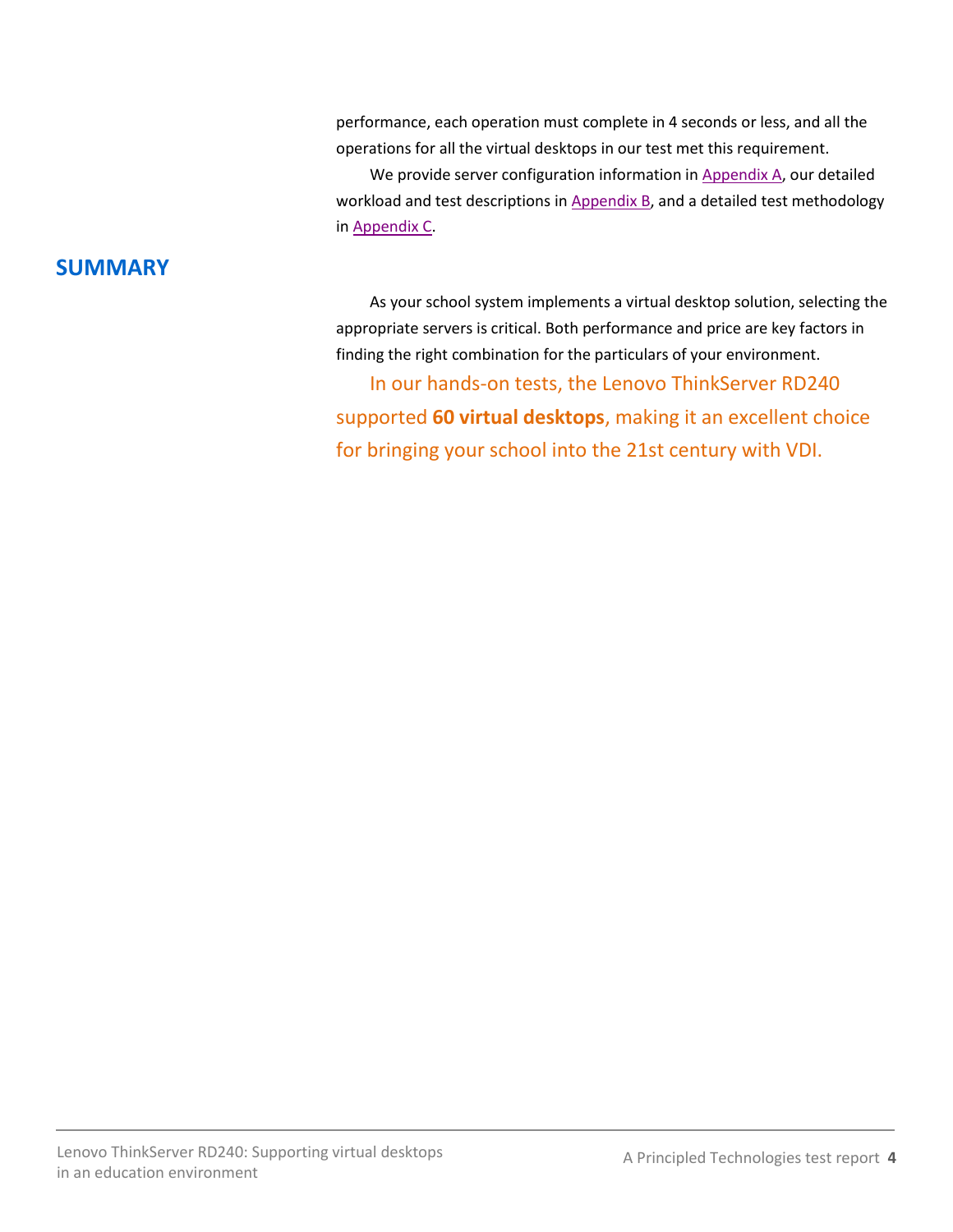# <span id="page-4-0"></span>**APPENDIX A – DETAILED SYSTEM SPECIFICATIONS**

Figure 1 presents detailed information for the servers in our test bed.

| <b>Servers</b>                        | <b>Lenovo ThinkServer RD240</b>  | <b>Lenovo ThinkServer TD230</b>      |  |  |
|---------------------------------------|----------------------------------|--------------------------------------|--|--|
| <b>Power supplies</b>                 |                                  |                                      |  |  |
| <b>Total number</b>                   | $\mathbf{1}$                     | $\mathbf{1}$                         |  |  |
| <b>Brand and model</b>                | Lite-On                          | Delta Electronics, Inc.              |  |  |
|                                       | PS-2751-1F-LF                    | DPS-625AB A                          |  |  |
| Wattage (W)                           | 750                              | 625                                  |  |  |
| <b>Cooling fans</b>                   |                                  |                                      |  |  |
| <b>Total number</b>                   | $\overline{4}$                   | $\overline{2}$                       |  |  |
| Dimensions (h x w)                    | $2\frac{1}{2}$ x 2 $\frac{1}{2}$ | $3\frac{1}{2}$ " x 3 $\frac{1}{2}$ " |  |  |
| <b>General processor setup</b>        |                                  |                                      |  |  |
| Number of processor packages          | $\overline{2}$                   | $\overline{2}$                       |  |  |
| Number of cores per processor package | 6                                | 6                                    |  |  |
| Number of hardware threads per core   | $\overline{2}$                   | 2                                    |  |  |
| <b>CPU</b>                            |                                  |                                      |  |  |
| Vendor                                | Intel                            | Intel                                |  |  |
| Name                                  | <b>Xeon X5660</b>                | <b>Xeon X5670</b>                    |  |  |
| Stepping                              | <b>B1</b>                        | <b>B1</b>                            |  |  |
| Socket type                           | LGA1366                          | LGA1366                              |  |  |
| Core frequency (GHz)                  | 2.80                             | 2.93                                 |  |  |
| <b>Bus Frequency</b>                  | $6.4$ GT/s                       | $6.4$ GT/s                           |  |  |
| L1 cache                              | 32 KB + 32 KB (per core)         | 32 KB + 32 KB (per core)             |  |  |
| L <sub>2</sub> cache                  | 1.5 MB (6 x 256 KB)              | 1.5 MB (6 x 256 KB)                  |  |  |
| L3 cache (MB)                         | 12                               | 12                                   |  |  |
| Thermal design power (TDP, in watts)  | 95                               | 95                                   |  |  |
| <b>Platform</b>                       |                                  |                                      |  |  |
| Vendor and model number               | Lenovo ThinkServer RD240         | Lenovo ThinkServer TD230             |  |  |
| Motherboard model number              | <b>Tyan Tank</b>                 | Intel Corporation                    |  |  |
|                                       | GT20-B7002LNV                    | <b>S5500BC</b>                       |  |  |
| <b>BIOS</b> name and version          | American Megatrends Inc.         | <b>Intel Corporation</b>             |  |  |
|                                       | V2.4                             | S5500.86B.01.6.0050.081620101549     |  |  |
|                                       | (07/05/2010)                     | (08/16/2010)                         |  |  |
| <b>BIOS Settings</b>                  | Default                          | Default                              |  |  |
| <b>Memory modules</b>                 |                                  |                                      |  |  |
| <b>Memory type 1</b>                  |                                  |                                      |  |  |
| Total RAM in system (GB)              | 64                               | 32                                   |  |  |
| Vendor and model number               | Samsung                          | Samsung                              |  |  |
|                                       | M393B1K70CH0-CH9                 | M393B5170FH0-CH9                     |  |  |
| Type                                  | PC3-10600R DDR3                  | PC3-10600 DDR3                       |  |  |
| Speed (MHz)                           | 1,333                            | 1,333                                |  |  |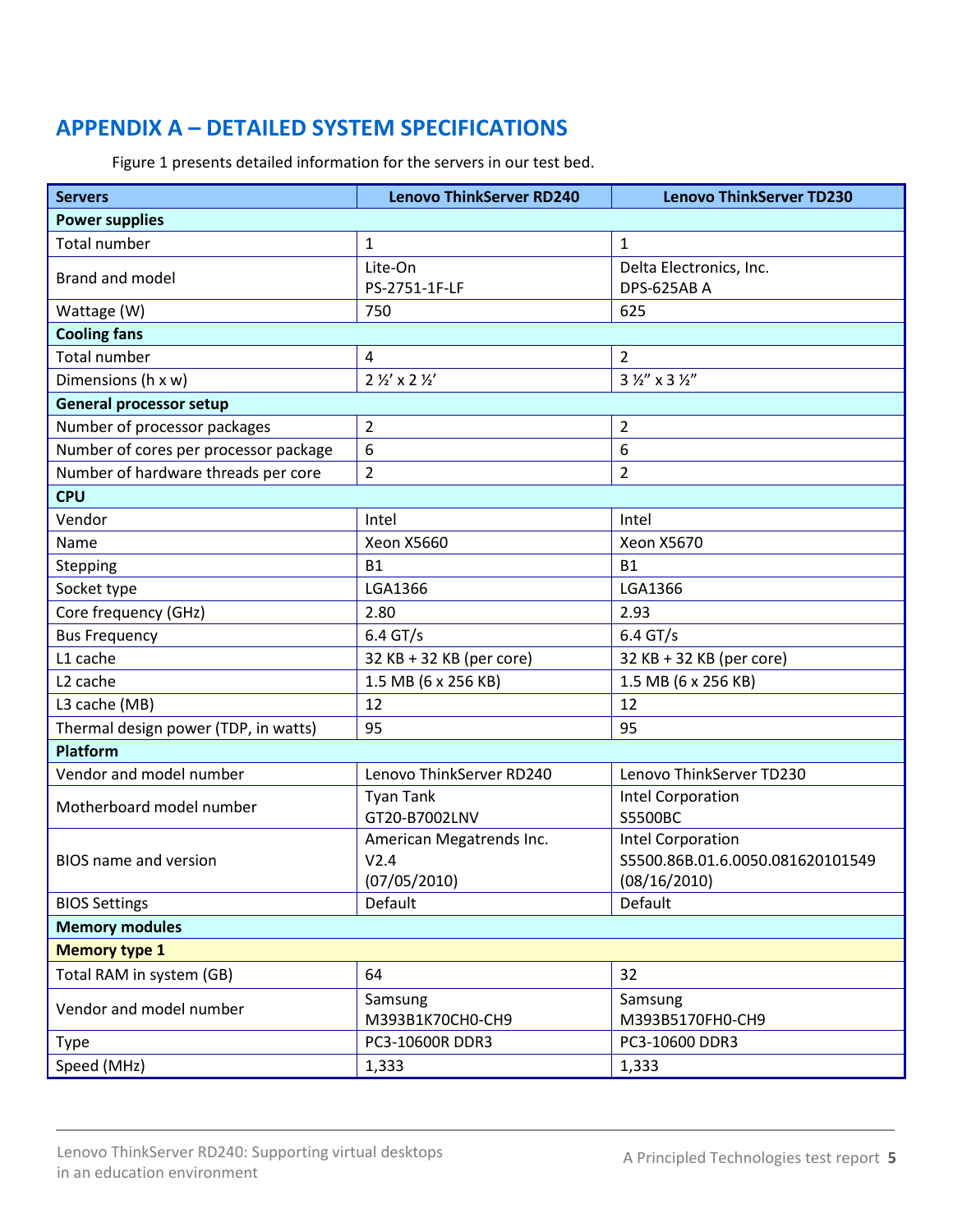| <b>Servers</b>                                   | <b>Lenovo ThinkServer RD240</b>                        | <b>Lenovo ThinkServer TD230</b>                       |  |  |
|--------------------------------------------------|--------------------------------------------------------|-------------------------------------------------------|--|--|
| Speed in the system currently running @          | 1,333                                                  | 1,333                                                 |  |  |
| (MHz)                                            |                                                        |                                                       |  |  |
| Timing/latency (tCL-tRCD-iRP-tRASmin)            | $9 - 9 - 9 - 24$                                       | $9 - 9 - 9 - 24$                                      |  |  |
| Size (GB)                                        | 8                                                      | 4                                                     |  |  |
| Number of RAM modules                            | $4 \times 8$ GB                                        | 8 x 4 GB                                              |  |  |
| Chip organization                                | Double-sided                                           | Double-sided                                          |  |  |
| <b>Memory type 2</b>                             |                                                        |                                                       |  |  |
| Vendor and model number                          | Hynix<br>HMT31GR7AFR4C-H9                              | N/A                                                   |  |  |
| Type                                             | PC3-10600R DDR3                                        | N/A                                                   |  |  |
| Speed (MHz)                                      | 1,333                                                  | N/A                                                   |  |  |
| Speed in the system currently running @<br>(MHz) | 1,333                                                  | N/A                                                   |  |  |
| Timing/latency (tCL-tRCD-iRP-tRASmin)            | $9 - 9 - 9 - 24$                                       | N/A                                                   |  |  |
| Size (GB)                                        | 8                                                      | N/A                                                   |  |  |
| Number of RAM modules                            | $4 \times 8$ GB                                        | N/A                                                   |  |  |
| Chip organization                                | Double-sided                                           | N/A                                                   |  |  |
| <b>Hard disk</b>                                 |                                                        |                                                       |  |  |
| Vendor and model number                          | Seagate<br>ST3300657SS                                 | Seagate<br>ST3300657SS                                |  |  |
| Number of disks in system                        | 8                                                      | 3                                                     |  |  |
| Size (GB)                                        | 300                                                    | 300                                                   |  |  |
| Buffer size (MB)                                 | 16                                                     | 16                                                    |  |  |
| <b>RPM</b>                                       | 15,000                                                 | 15,000                                                |  |  |
| <b>Type</b>                                      | SAS                                                    | SAS                                                   |  |  |
| Vendor and model number                          | N/A                                                    | Hitachi<br>HUS153030VLS300                            |  |  |
| Number of disks in system                        | N/A                                                    | 1                                                     |  |  |
| Size (GB)                                        | N/A                                                    | 300                                                   |  |  |
| Buffer size (MB)                                 | N/A                                                    | 16                                                    |  |  |
| <b>RPM</b>                                       | N/A                                                    | 15,000                                                |  |  |
| Type                                             | N/A                                                    | SAS                                                   |  |  |
| Controller                                       | LSI MegaRAID SAS 8708ELP LSI<br><b>RAID Controller</b> | LSI MegaRAID SAS 9240-8i RAID<br>Controller           |  |  |
| Driver version                                   | 4.5.0.64                                               | 4.23.0.64                                             |  |  |
| <b>Operating system</b>                          |                                                        |                                                       |  |  |
| Name                                             | Windows Server 2008 R2                                 | Windows Server 2008 SP2 Enterprise<br>SP <sub>1</sub> |  |  |
| <b>Build number</b>                              | Enterprise SP1<br>7601                                 | 7061                                                  |  |  |
|                                                  | <b>NTFS</b>                                            | <b>NTFS</b>                                           |  |  |
| File system                                      |                                                        |                                                       |  |  |
| Language                                         | English                                                | English                                               |  |  |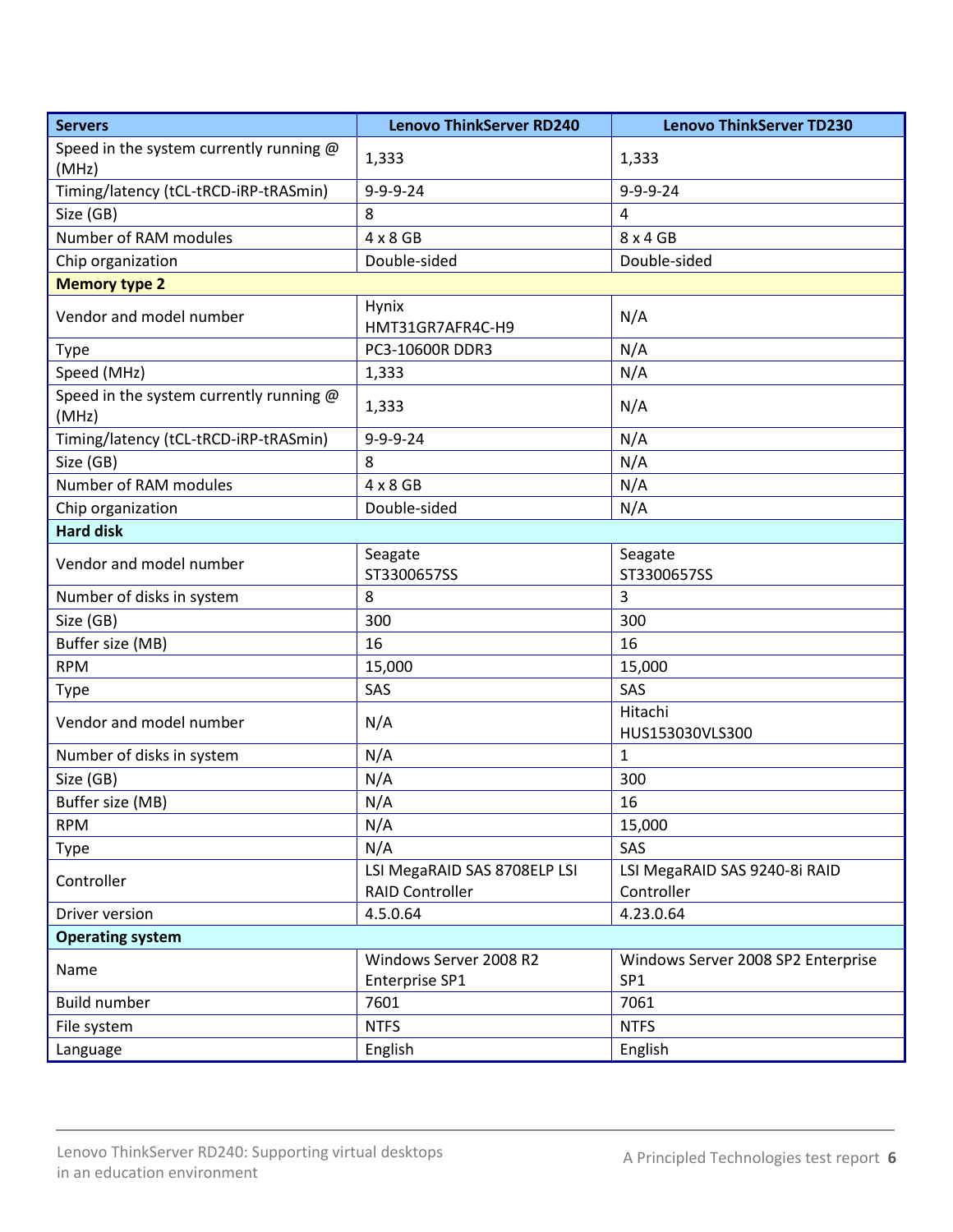| <b>Servers</b>          | <b>Lenovo ThinkServer RD240</b>                   | <b>Lenovo ThinkServer TD230</b>            |  |  |
|-------------------------|---------------------------------------------------|--------------------------------------------|--|--|
| Network card/subsystem  |                                                   |                                            |  |  |
| Vendor and model number | Intel 82574L Gigabit Dual Port<br>Network Adapter | Intel 8247L Gigabit Network Adapter        |  |  |
| Type                    | Integrated                                        | Integrated                                 |  |  |
| Driver version          | Intel 11.7.32.0<br>(9/29/2010)                    | Intel 11.7.32.0<br>(9/29/2010)             |  |  |
| Vendor and model number | N/A                                               | Intel 82567LM-2 Gigabit Network<br>Adapter |  |  |
| <b>Type</b>             | N/A                                               | Integrated                                 |  |  |
| Driver version          | N/A                                               | Intel 10.0.6.0<br>(6/12/09)                |  |  |
| <b>USB ports</b>        |                                                   |                                            |  |  |
| Number                  | 7                                                 | 6                                          |  |  |
| Type                    | 2.0                                               | 2.0                                        |  |  |

**Figure 1: Detailed system configuration information for the two servers in our test bed.**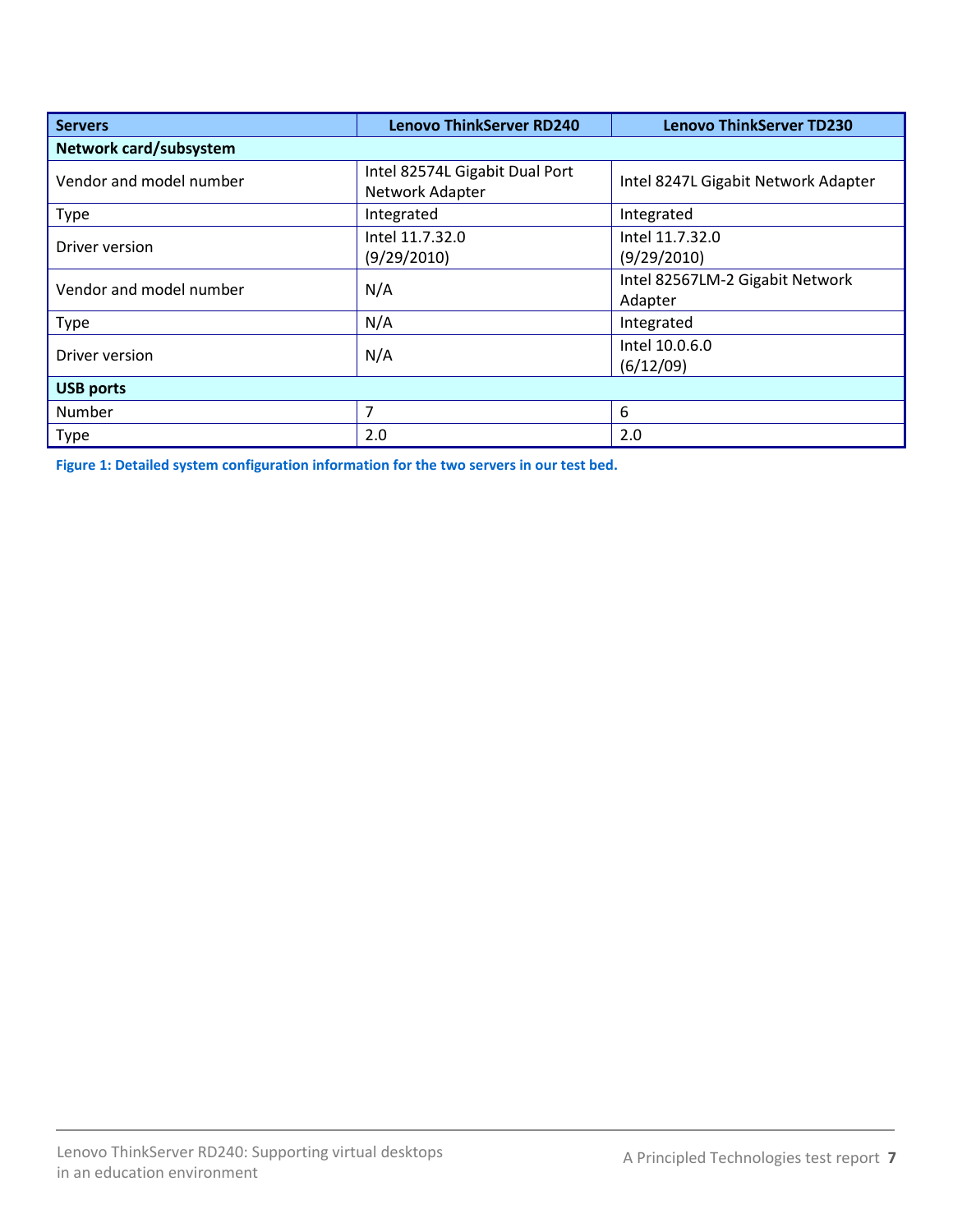# <span id="page-7-0"></span>**APPENDIX B – DETAILED WORKLOAD AND TEST DESCRIPTIONS**

# **About Login VSI 3.0**

Login VSI 3.0 stresses virtual desktops by simulating typical desktop computer functions. To do so, the tool

opens applications inside multiple virtual desktops. We used its multimedia workload, which has the following

characteristics:

- Once a session starts, the multimedia workload repeats approximately every 12 minutes.
- During each loop, the benchmark measures response time every 2 minutes.
- The medium workload opens up to five applications simultaneously.
- The typing rate is 160 ms for each character.
- The workload includes approximately 2 minutes of idle time to simulate real-world use.
- The workload opens and closes the following applications and runs tasks in them:
	- o Outlook 2007. The workload browses 10 messages.
	- $\circ$  Internet Explorer®. One instance stays open (BBC.co.uk), and another instance browses to Wired.com, Lonelyplanet.com, and a heavy Flash site with a 480p Flash format (.flv) movie trailer.
	- $\circ$  Windows Media Player. An mp3 is started after the Flash format movie trailer plays. Once the mp3 is started and minimized, the workload continues.
	- o Word 2007. One instance lets the benchmark measure response time, and another instance reviews and edits a document.
	- $\circ$  Bullzip PDF Printer and Acrobat® Reader®. The tool prints a Word document to PDF and reviews it.
	- o Windows Media Player. A 20 second 720p WMV is started and viewed full-screen.
	- o PowerPoint® 2007. The tool reviews and edits a presentation.
	- $\circ$  7-zip. Using the command-line version of 7-zip, the tool zips the output of a session.

Login VSI measures the response time of these virtual desktop sessions to determine how many a particular server can handle. It reports a Virtual Session Index (VSI) score as the maximum number of users the system supported while maintaining the 4,000-millisecond (4-second) response time. It refers to this point as VSImax. The workload begins by stressing a single virtual desktop and then increases the number of virtual desktops by one at 1-minute increments. For our tests, we had 60 virtual desktops powered on and sitting idle before we started the Login VSI multimedia workload. For more information on Login VSI 3.0, see

[http://www.loginconsultants.com/index.php?option=com\\_content&task=view&id=231&Itemid=279](http://www.loginconsultants.com/index.php?option=com_content&task=view&id=231&Itemid=279)

### **About the servers we used**

In addition to the Lenovo ThinkServer RD240 we tested, we also used a ThinkServer TD230 to support the infrastructure required to run this benchmark. This server hosted Active Directory and DHCP services. It also hosted the virtual machines that launched Login VSI.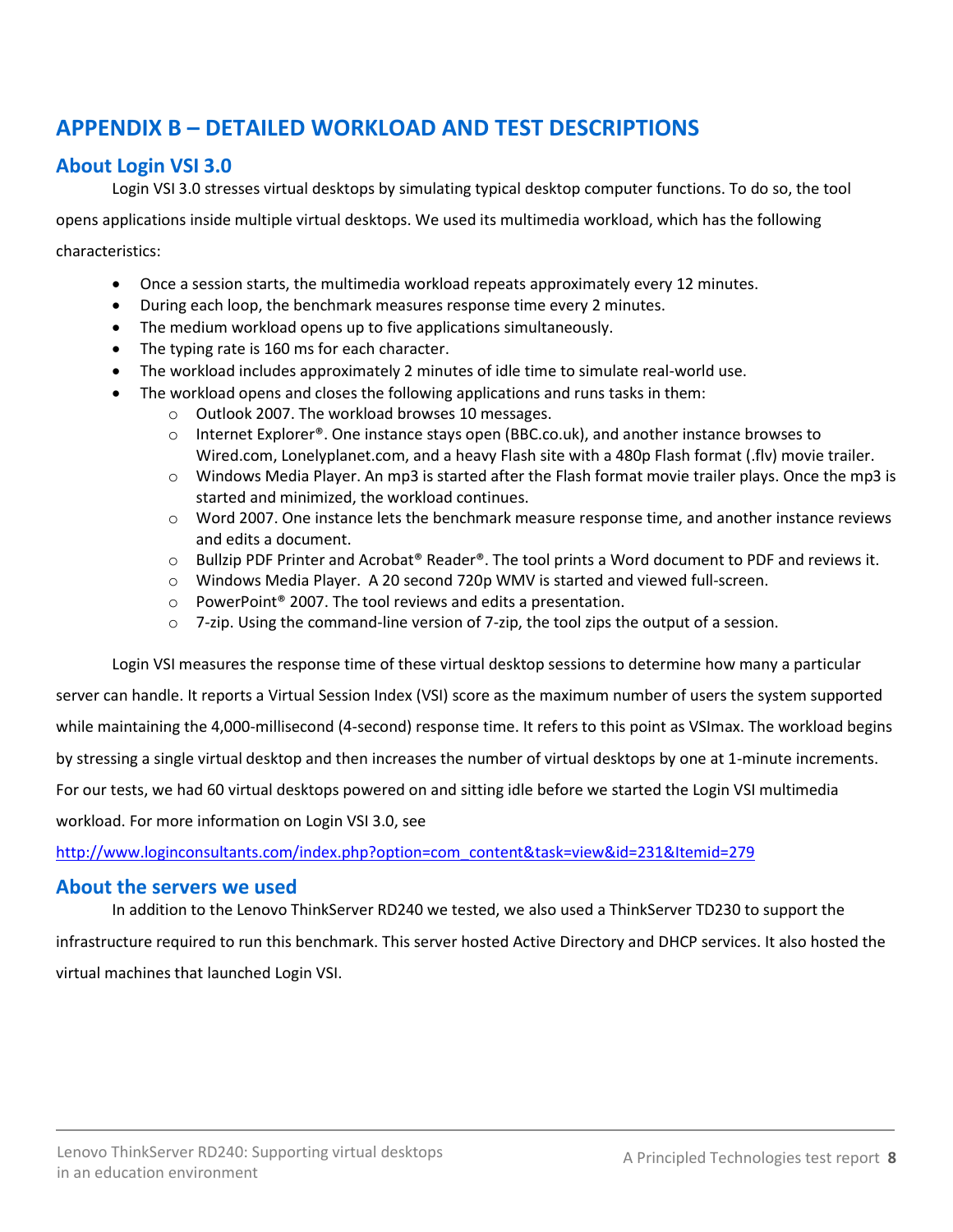# <span id="page-8-0"></span>**APPENDIX C – DETAILED TEST METHODOLOGY**

# **Setting up the infrastructure server ThinkServer TD230**

#### **Installing Windows Server 2008 R2 Enterprise Edition Service Pack 1**

- 1. Insert the Microsoft Windows Server 2008 R2 SP1 into the DVD drive, and reboot the system.
- 2. Boot from the DVD drive.
- 3. At the Language Selection Screen, click Next.
- 4. Click Install Now.
- 5. Select Windows Server 2008 Enterprise Edition R2 (Full Installation), and click Next.
- 6. Click the I accept the license terms checkbox, and click Next.
- 7. Click Custom.
- 8. Click Drive options (advanced).
- 9. Delete any existing partitions, recreate a partition, and format it. Highlight the partition, and click Next to start the installation.
- 10. When the system indicates that you must change the user's password before you log on the first time, click OK.
- 11. Set Password to Password1
- 12. Reboot the system.
- 13. Log in as Administrator
- 14. Open Server Manager.
- 15. Select Change System Properties.
- 16. In the Systems Properties dialog box, rename the computer to Infra
- 17. Reboot the system.

#### **Installing system updates in Windows Server 2008 R2 SP1**

We used the Windows Update feature to install the following updates:

- Security Update for Microsoft .NET Framework 4 Client Profile (KB2446708)
- Update for Microsoft .NET Framework 4 Client Profile (KB2473228)
- Security Update for Microsoft .NET Framework 4 Extended (KB2416472)
- Security Update for Microsoft Windows (KB2425227)
- Security Update for Microsoft Windows (KB2446710)
- Security Update for Microsoft Windows (KB2497640)
- Security Update for Microsoft Windows (KB2503658)
- Security Update for Microsoft Windows (KB2506212)
- Security Update for Microsoft Windows (KB2506223)
- Security Update for Microsoft Windows (KB2507618)
- Security Update for Microsoft Windows (KB2508272)
- Security Update for Microsoft Windows (KB2508429)
- Security Update for Microsoft Windows (KB2509553)
- Security Update for Microsoft Windows (KB2510531)
- Security Update for Microsoft Windows (KB2511455)
- Security Update for Microsoft Windows (KB2524375)
- Update for Microsoft Windows (KB976902)
- Update for Microsoft Windows (KB2484033)
- Update for Microsoft Windows (KB2488113)
- Update for Microsoft Windows (KB2505438)
- Update for Microsoft Windows (KB2506014)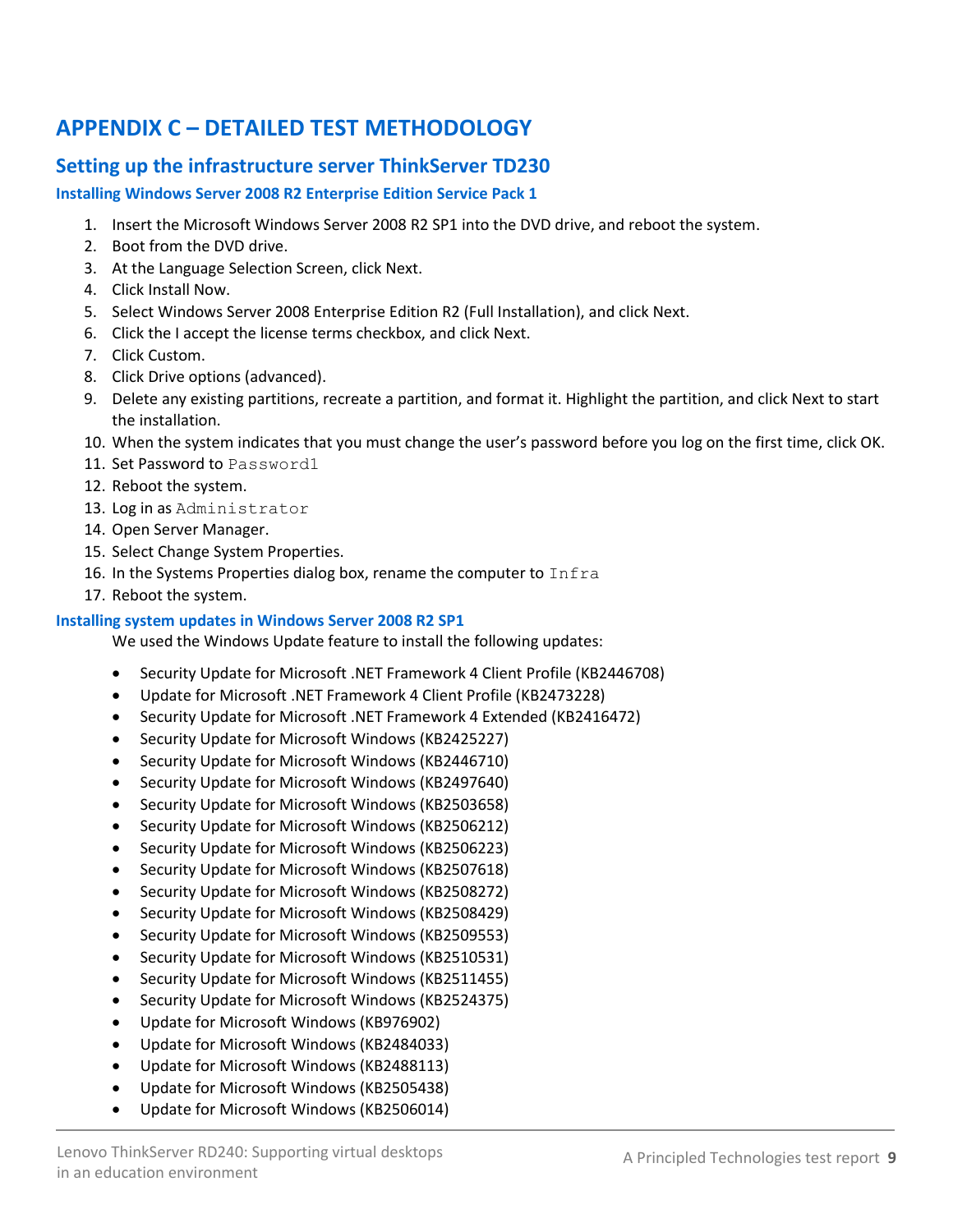- Update for Microsoft Windows (KB2511250)
- Windows Internet Explorer 9

#### **Setting up network configuration on infrastructure server**

- 1. Click Start $\rightarrow$ Run, and type ncpa.cpl
- 2. Right-click the active adaptor, and click Properties.
- 3. Select Internet Protocol Version 4 (TCP/IPv4), and click Properties.
- 4. At the Internet Protocol Version 4 (TCP/IPv4) Properties screen, select the Use the following IP address radio button.
- 5. Type 192.168.1.220 for the IP, and type 255.255.248.0 for the default subnet mask and type 192.168.1.220 for the gateway.
- 6. Click OK, and click Close to exit.

#### **Installing Active Directory and DNS services on infrastructure server**

- 1. Click Start $\rightarrow$ Run, type dcpromo and click OK.
- 2. At the Active Directory Domain Services Installation Wizard welcome screen, check the Use advanced mode installation option, and click Next.
- 3. In the Choose a Deployment Configuration dialog box, select Create a new domain in a new forest, and click Next.
- 4. At the FQDN page, type waters.com and click Next.
- 5. At the NetBIOS name prompt, leave the name WATERS, and click Next.
- 6. At the Forest Functionality level, select Windows Server 2008 R2, and click Next.
- 7. At the additional Domain Controller Options, leave DNS server selected, and click Next.
- 8. At the System Folder Location screen, leave the default options, and click Next.
- 9. Assign a Directory Services Restore Mode Administrator account password, and click Next.
- 10. At the Summary screen, review your selections, and click Next.
- 11. Once Active Directory Domain Services finishes installing, click Finish, and restart the system.
- 12. When the system restarts, log in as waters\administrator.

#### **Setting up DHCP services on infrastructure server**

- 1. Click Start $\rightarrow$ Administrative Tools $\rightarrow$ Server Manager $\rightarrow$ Add Roles.
- 2. Select DHCP Server, and click Next.
- 3. At the Introduction to DHCP Server screen, click Next.
- 4. At the Specify IPv4 DNS Settings screen, type waters.com for the parent domain.
- 5. Type the preferred DNS server IPv4 address, 192.168.1.220, and click Next.
- 6. At the Specify IPv4 WINS Server Settings screen, select WINS is not required for applications on the network, and click Next.
- 7. At the Add or Edit DHCP Scopes screen, click Add.
- 8. At the Add Scope screen, enter the Name DHCP Scope name.
- 9. In the next box, set the following values, and click OK.
	- Starting IP address
	- Ending IP address
	- Subnet mask
- 10. Check the Activate This Scope box.
- 11. At the Add or Edit DHCP Scopes screen, click Next.
- 12. Click the Enable DHCP v6 Stateless Mode radio button, and click Next.
- 13. Leave the default IPv6 DNS Settings, and click Next.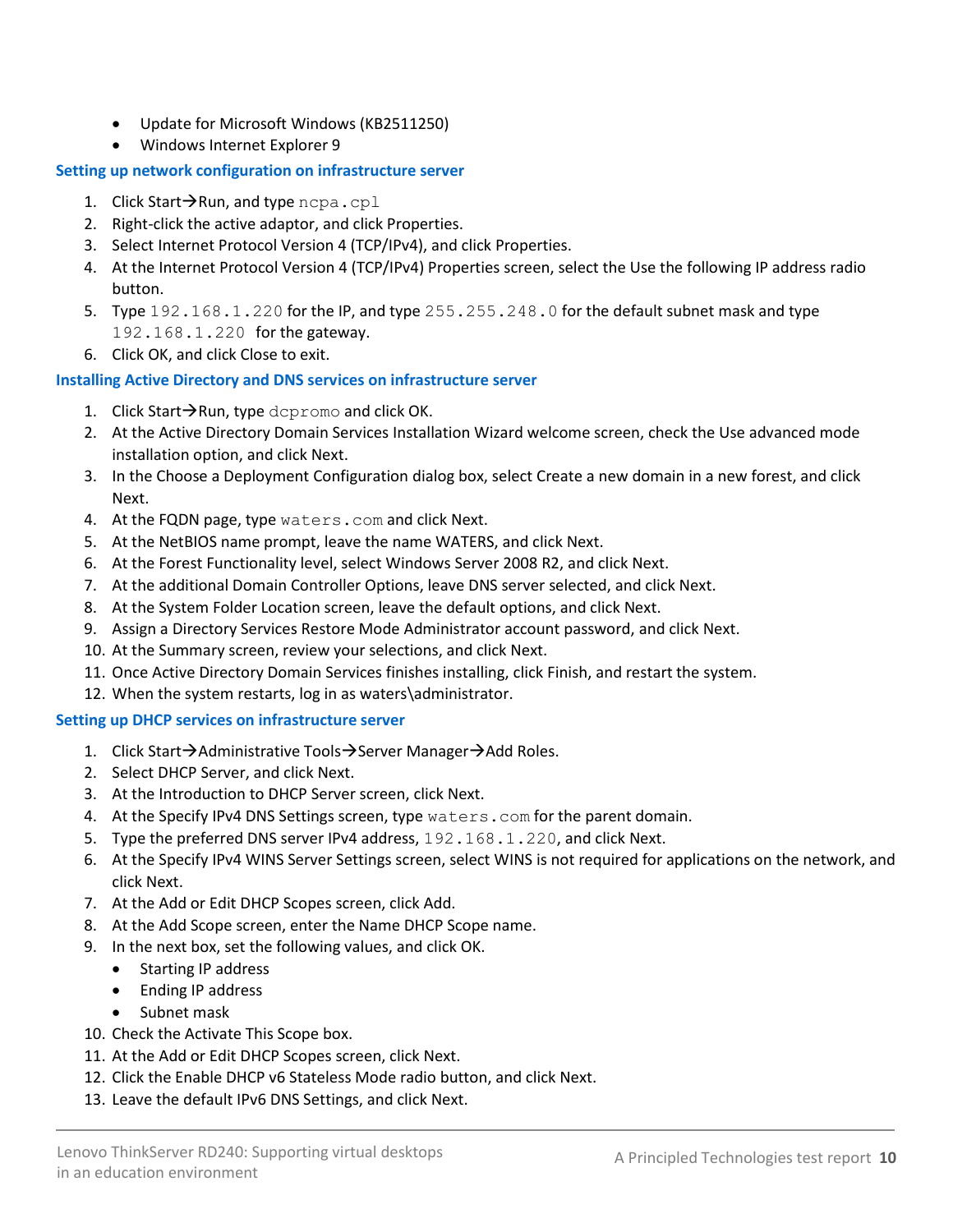- 14. At the Authorize DHCP server dialog box, select Use current credentials.
- 15. At the Confirm Installation Selections screen, click Next. If the installation is set up correctly, a screen displays saying that DHCP server install succeeded.
- 16. Click Close.
- 17. Click OK.

# **Preparing the domain for Login VSI**

#### **Creating the VSI share**

- 1. Log onto the infrastructure server.
- 2. Open Windows Explorer, navigate to C: $\setminus$  create a new folder, and name it  $VSI-Shaze$
- 3. Right-click the new folder, and select Properties.
- 4. Click Sharing $\rightarrow$ Advanced sharing, and check Share this folder.
- 5. Open Permissions.
- 6. Check Allow Full Control to everyone, click Apply, and click OK.
- 7. At the Advanced Sharing screen, click Apply, and click OK.
- 8. Create a folder in the VSI-Share called Software
- 9. Extract the login-vsi install media into the install C:\VSI-Share\Software .(Available at [http://www.loginconsultants.com.](http://www.loginconsultants.com/))
- 10. Download Microsoft Office 2007 SP2 from [http://www.microsoft.com/downloads/en/default.aspx,](http://www.microsoft.com/downloads/en/default.aspx) and save it to C:\VSI-Share\Software.
- 11. Run the Login VSI setup on the infrastructure server.
- 12. Set the amount of users to 60.
- 13. Set your username to Login VSI
- 14. For your password, enter the password you set up earlier, Password1
- 15. Click Start. A command prompt appears and you see the setup creating users.
- 16. Once the script finishes, the command prompt displays AD preparation is completed. Click OK, and click Exit.

#### **Adding users to AD group**

- 1. Go to Start $\rightarrow$  Administrative Tools, and select Active Directory Users and Computers.
- 2. Expand waters.com.
- 3. Right-click Login\_VSI.
- 4. Select New, and select Group.
- 5. Set Group Name to loginvsigroup select Global for Group Scope, and leave Group Type as Security. Click OK.
- 6. Select all the users, right-click, and select Add to group. Type loginvsigroup for the name of the group, and check name. Click OK and the users will have joined the group.

### **Setting up the server under test ThinkServer RD240**

#### **Configuring RAID level**

- 1. Boot the server.
- 2. Press Ctrl+H to enter the RAID controller setup.
- 3. Select Configuration Wizard.
- 4. Click New Configuration.
- 5. Follow the steps on the screen and create a RAID 5 virtual disk with all available hard drives.
- 6. Format the new virtual drive.
- 7. Click Home to return to the WebBios home page.
- 8. Under Logical View, click on the new virtual drive.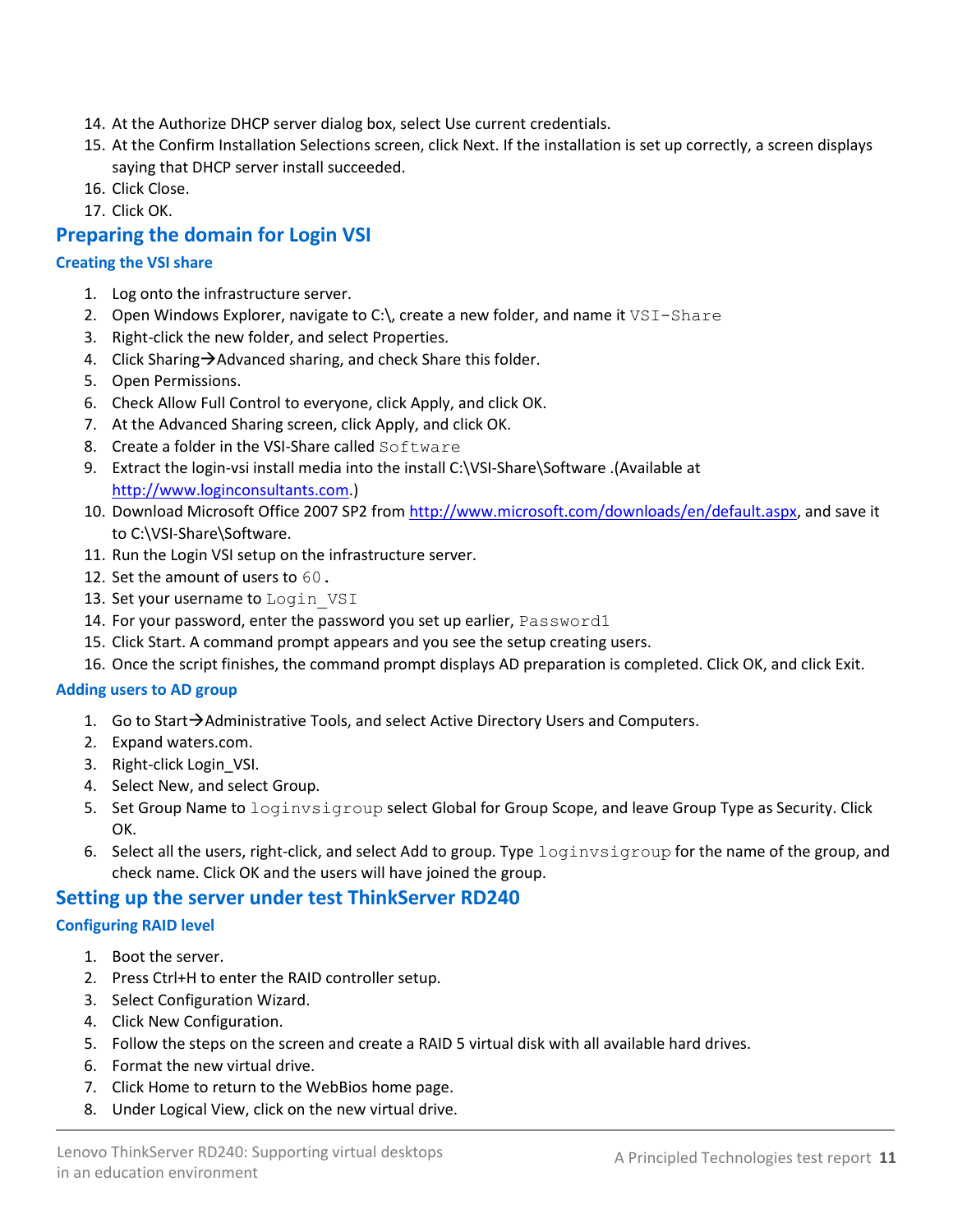- 9. Under Policies ensure the following setting are selected:
	- Access: RW
	- Read: Adaptive
	- Default Write: Always Write Back<sup>1</sup>
	- IO Policy: Cached
	- Disk Cache: Enable
- 10. Click Change to accept any changes.
- 11. Select Home to return to the home page.
- 12. Click Exit and reboot the system.

#### **Installing Windows Server 2008 R2 Enterprise Edition Service Pack 1**

- 1. Insert the Microsoft Windows Server 2008 R2 SP1 into the DVD drive, and reboot the system.
- 2. Boot from the DVD drive.
- 3. At the Language Selection Screen, click Next.
- 4. Click Install Now.
- 5. Select Windows Server 2008 Enterprise Edition R2 (Full Installation), and click Next.
- 6. Click the I accept the license terms checkbox, and click Next.
- 7. Click Custom.
- 8. Click Drive options (advanced).
- 9. Delete any existing partitions, recreate a partition, and format it. Highlight the partition, and click Next to start the installation.
- 10. When the system indicates that you must change the user's password before you log on the first time, click OK.
- 11. Set Password to Password1
- 12. Reboot the system.
- 13. Log in as Administrator
- 14. Open Server Manager.
- 15. Select Change System Properties.
- 16. In the Systems Properties dialog box, rename the computer to SUT
- 17. Reboot the system.

l

#### **Installing system updates in Windows Server 2008 R2 SP1**

We used the Windows Update feature to install the following updates:

- Security Update for Microsoft .NET Framework 4 Client Profile (KB2446708)
- Update for Microsoft .NET Framework 4 Client Profile (KB2473228)
- Security Update for Microsoft .NET Framework 4 Extended (KB2416472)
- Security Update for Microsoft Windows (KB2425227)
- Security Update for Microsoft Windows (KB2446710)
- Security Update for Microsoft Windows (KB2497640)
- Security Update for Microsoft Windows (KB2503658)
- Security Update for Microsoft Windows (KB2506212)
- Security Update for Microsoft Windows (KB2506223)
- Security Update for Microsoft Windows (KB2507618)
- Security Update for Microsoft Windows (KB2508272)
- Security Update for Microsoft Windows (KB2508429)

 $^1$  Note: If you turn on Write-back, we recommend that you either purchase the available ThinkServer 8708ELP RAID battery, or have the system on an Uninterruptible Power Supply (UPS).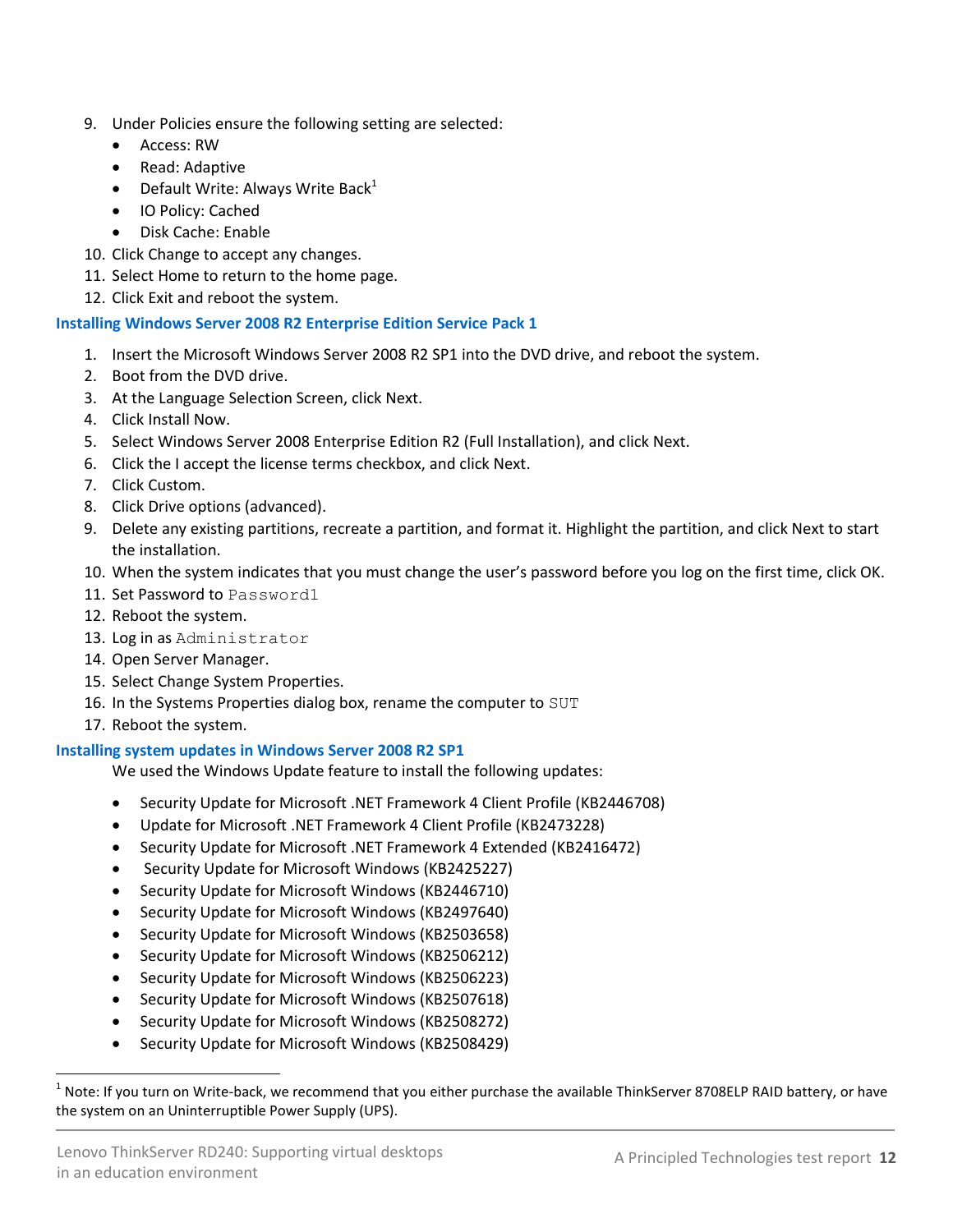- Security Update for Microsoft Windows (KB2509553)
- Security Update for Microsoft Windows (KB2510531)
- Security Update for Microsoft Windows (KB2511455)
- Security Update for Microsoft Windows (KB2524375)
- Update for Microsoft Windows (KB976902)
- Update for Microsoft Windows (KB2484033)
- Update for Microsoft Windows (KB2488113)
- Update for Microsoft Windows (KB2505438)
- Update for Microsoft Windows (KB2506014)
- Update for Microsoft Windows (KB2511250)
- Windows Internet Explorer 9

#### **Setting up network configuration on server under test**

- 1. Click Start $\rightarrow$ Run, and type ncpa.cpl
- 2. Right click on the active adaptor, and click Properties.
- 3. Select Internet Protocol Version 4 (TCP/IPv4), and click Properties.
- 4. At the Internet Protocol Version 4 (TCP/IPv4) Properties screen, select the Use the following IP address radio button.
- 5. Type 192.168.1.1 for the IP address, 255.255.254.0 for the default subnet mask, and 192.168.1.220 for preferred DNS server.
- 6. Click OK, and click Close to exit.

#### **Enabling the Hyper-V role on server under test**

- 1. Click Start $\rightarrow$ Administrative Tools $\rightarrow$ Server Manager.
- 2. Click Roles.
- 3. Click Add Roles, and click Next.
- 4. Select the Hyper-V role by checking the box beside it, and click Next.
- 5. Check the box beside the Ethernet Card you wish to use for client/server traffic, and click Next.
- 6. Click Install to begin the Hyper-V installation.
- 7. When the installation finishes, click Close.
- 8. When the installer prompts you to restart now, click Yes.
- 9. Follow the prompt to log onto the system.
- 10. Enter the password, and click the arrow to continue. The Resuming Configuration Wizard should start automatically.
- 11. Once the Resuming Configuration Wizard completes, the installation results appear with a message that the installation succeeded.
- 12. Click Close.

#### **Configuring virtual networks**

- 1. Open Hyper-V Manager.
- 2. From the Actions menu, click Virtual Network Manager.
- 3. Under Create virtual network, select External network. Use one physical NIC that is connected to the private 192.168.1.x network. Click Add, and the New Virtual Network page appears.
- 4. For the new network, type the name Waters-net
- 5. Review the other properties and modify them if necessary.
- 6. Click OK to create the virtual network and close Virtual Network Manager, or click Apply to create the virtual network and continue using Virtual Network Manager.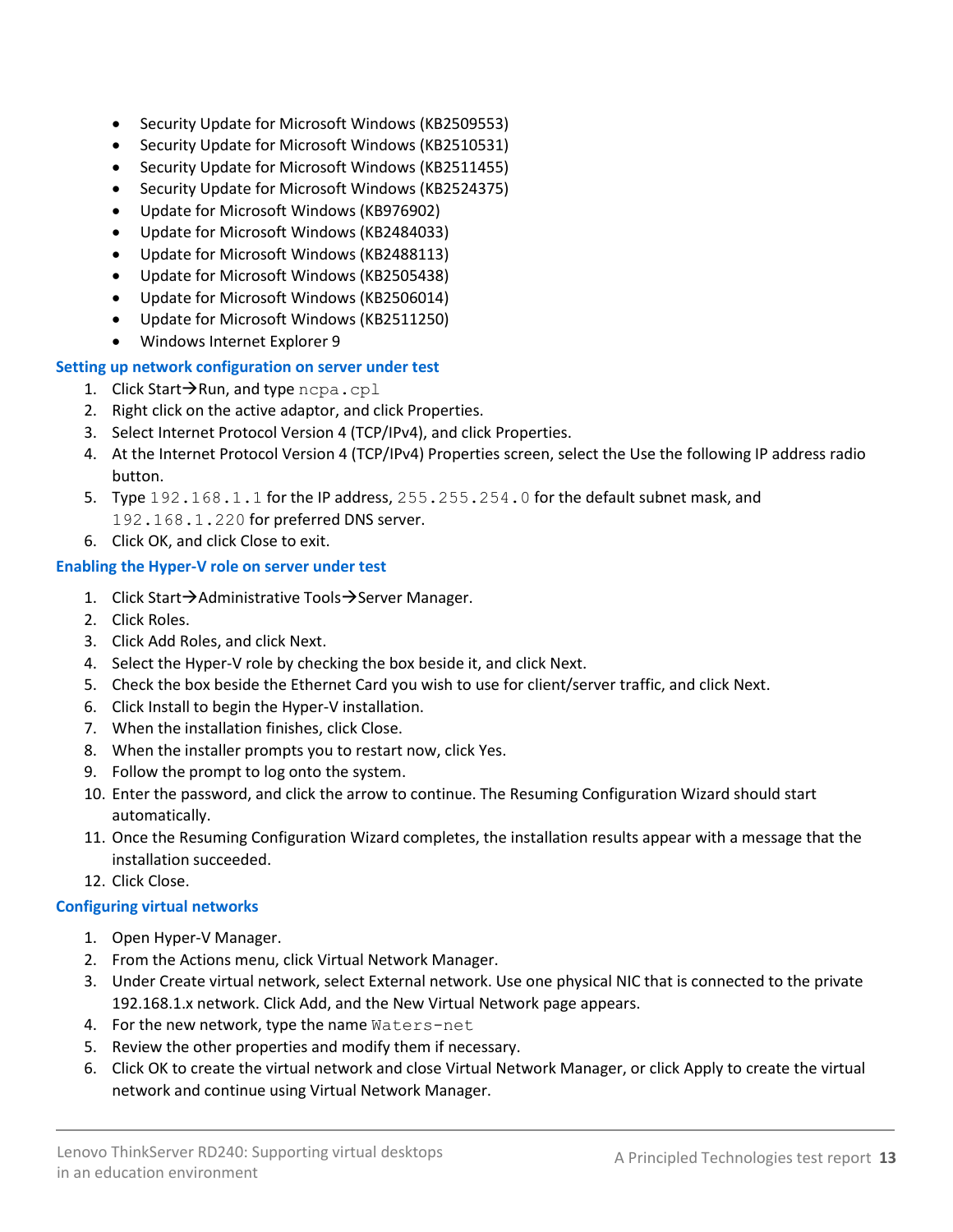7. Repeat steps 1 through 6 and create a public network on the Internet-accessible interface.

# **Installing the Windows 7 Enterprise (32-bit) virtual machine**

- 1. Open the Hyper-V manager.
- 2. Right-click SUT, and select New Virtual Machine.
- 3. Name the virtual machine WIN7EE1
- 4. Assign Memory, and click Next.
- 5. Configure networking change connection to local area connection Virtual network.
- 6. Click Create virtual hard disk.
- 7. Set size to 15GB, and click Next.
- 8. From Install options, select Install media.
- 9. Click Finish.
- 10. Right click the Windows 7 VM, and select Settings.
- 11. Click Memory, under Memory Management, select Static, and enter 1024MB<sup>2</sup>
- 12. Click Processor, and enter 1 as the number of logical processors.
- 13. Start your VM with media ready.
- 14. When the installation prompts you, press any key to begin setup.
- 15. Enter your language preferences, and click Next.
- 16. Click Install.
- 17. Accept the license terms, and click Next.
- 18. Select Custom, and select the drive that will contain the OS.
- 19. Click Install. Setup begins.
- 20. Type WIN7EE1for the username, type WIN7EE1-PC for computer, and click Next.
- 21. Enter no password, and click Next.
- 22. For system protection, select Use recommended settings, and click Next.
- 23. Enter your time zone, and click Next.
- 24. Select the Work Network setting, and click Next.
- 25. We used the Windows Update feature to install the following updates:
	- Security Update for Microsoft .NET Framework 4 Client Profile (KB2446708)
	- Security Update for Microsoft Windows (KB2425227)
	- Security Update for Microsoft Windows (KB2446710)
	- Security Update for Microsoft Windows (KB2479943)
	- Security Update for Microsoft Windows (KB2491683)
	- Security Update for Microsoft Windows (KB2497640)
	- Security Update for Microsoft Windows (KB2503658)
	- Security Update for Microsoft Windows (KB2506212)
	- Security Update for Microsoft Windows (KB2506223)
	- Security Update for Microsoft Windows (KB2507618)
	- Security Update for Microsoft Windows (KB2508272)
	- Security Update for Microsoft Windows (KB2508429)
	- Security Update for Microsoft Windows (KB2509553)
	- Security Update for Microsoft Windows (KB2510531)

l <sup>2</sup> Windows Server 2008 R2 SP1 supports both Static and Dynamic memory allocation. The best option for you will depend on your VDI implementation strategy and specific environment.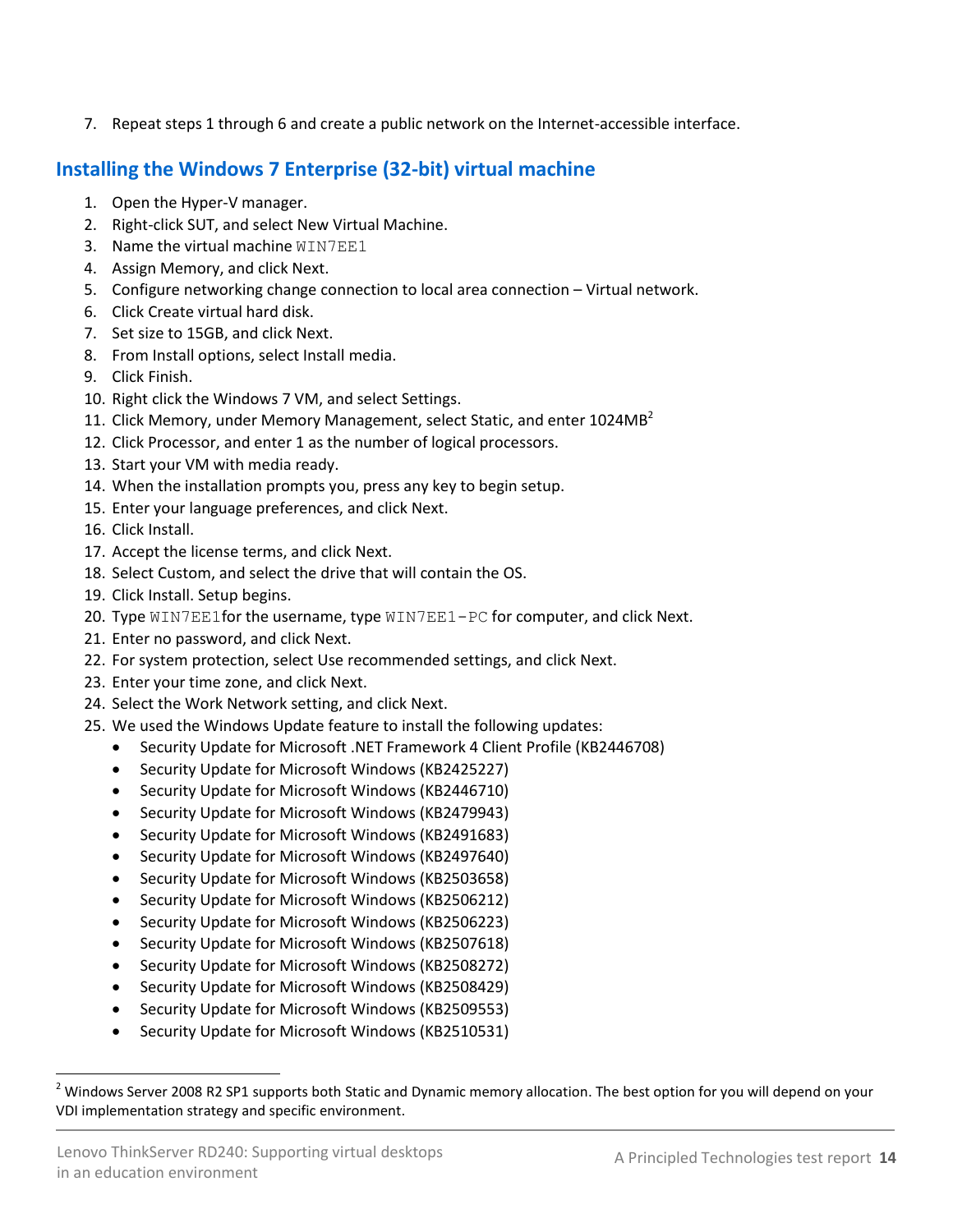- Security Update for Microsoft Windows (KB2511455)
- Security Update for Microsoft Windows (KB2524375)
- Update for Microsoft Windows (KB971033)
- Update for Microsoft Windows (KB976902)
- Update for Microsoft Windows (KB2484033)
- Update for Microsoft Windows (KB2488113)
- Update for Microsoft Windows (KB2502285)
- Update for Microsoft Windows (KB2505438)
- Update for Microsoft Windows (KB2511250)
- 26. Click Start, right-click Computer, click Properties $\rightarrow$ Remote settings, and select Allow connections from any version of Remote Desktop. Click OK.

#### **Joining the waters domain**

- 1. Click Start, right-click Computer, and click Properties $\rightarrow$ Advanced system settings $\rightarrow$ Computer Name tab.
- 2. Select Change.
- 3. Select Domain under Member of.
- 4. Enter the domain name as waters.com, and click OK.
- 5. Enter the domain administrator account and password for the domain.
- 6. Reboot the system.

#### **Windows 7 guest: Installing Office 2007 Professional SP2**

- 1. From the Office 2007 media, run Setup.
- 2. Enter the product key for Office 2007, and click Continue.
- 3. Accept the licensing agreement.
- 4. Select Custom install.
- 5. As the root of the installation options, ensure that all Office components are set to Run from My Computer.
- 6. Click Install.
- 7. Download and run Office 2007 Service Pack 2.
- 8. Reboot the system.

#### **Windows 7 guest: Turning off system restore**

1. Click Start, right-click Computer, click Properties $\rightarrow$ Advanced system settings $\rightarrow$ System Protection $\rightarrow$ Configure $\rightarrow$ Turn off system protection, and click OK.

#### **Windows 7 guest: Disabling IPv6**

- 1. Click Start $\rightarrow$ Run, and type ncpa.cpl
- 2. Right-click Local Area Connection, and click Properties.
- 3. Uncheck Internet Protocol Version 6 (TCP/IP), and select OK.

#### **Windows 7 guest: Adjusting page file**

- 1. Right-click Computer $\rightarrow$ Properties $\rightarrow$ Change settings $\rightarrow$ Advanced $\rightarrow$ Performance $\rightarrow$ Settings.
- 2. In Performance settings, select the Advanced tab, and select Change for Virtual Memory.
- 3. Deselect Automatically manage page file.
- 4. Select Custom size, 1024 MB for both values, and select Set.

#### **Windows 7 guest: Disabling Windows Firewall**

The domain GPO automatically disables the Windows Firewall.

#### **Windows 7 guest: Installing login VSI target software**

1. Browse to \\Infra\VSI-Share\Software\30Release\Target setup.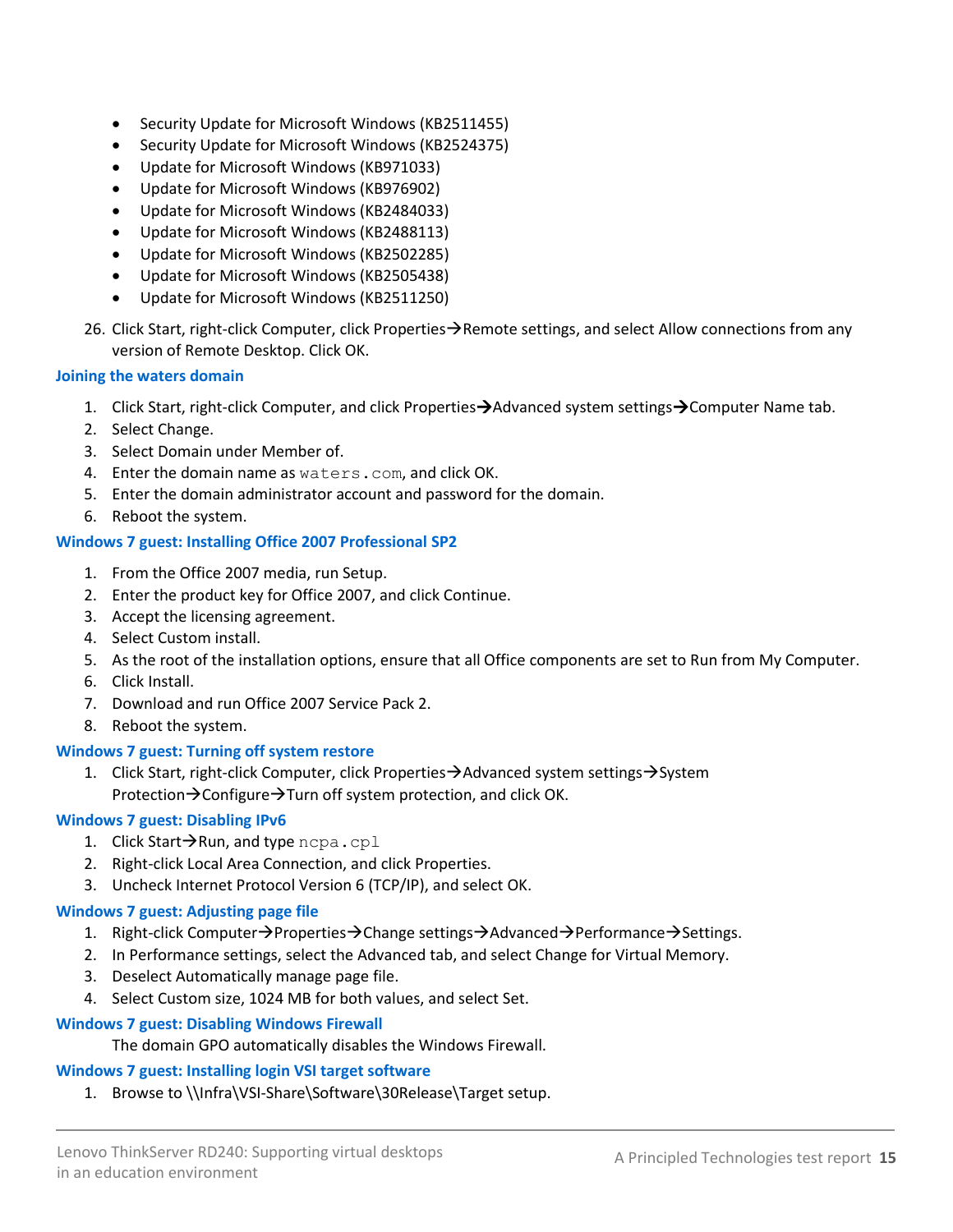- 2. Run the setup.exe.
- 3. In the Target Setup wizard, specify the vsi share (\\infra\VSI-Share)
- 4. Click Start.
- 5. When prompted with security warnings, click OK.
- 6. Reboot the system.

#### **Deploying virtual desktops (60 total desktops)**

- 1. We used Windows AIK and sysprep to create 60 virtual desktops. For more information on how to use sysprep on Windows 7, see [http://technet.microsoft.com/en-us/library/cc766514\(WS.10\).aspx.](http://technet.microsoft.com/en-us/library/cc766514(WS.10).aspx)
- 2. Ensure that all 60 virtual desktops are members of the login-vsi domain, and are moved to the login\_vsi\computers OU.
- 3. Reboot the 60 virtual desktops to ensure that the GPO linked to the OU are effective.

### **Setting up Login VSI**

#### **Enabling the Hyper-V role on infrastructure server**

#### *Installing launchers on infrastructure server: Windows 7 Enterprise (32 bit)*

- 1. Click Start $\rightarrow$ Administrative Tools $\rightarrow$ Server Manager.
- 2. Click Roles.
- 3. Click Add Roles, and click Next.
- 4. Select the Hyper-V role by checking the box beside it, and click Next.
- 5. Check the box beside the Ethernet card you wish to use for client/server traffic, and click Next.
- 6. Click Install to begin the Hyper-V installation.
- 7. When the installation finishes, click Close.
- 8. When the installer prompts you to restart now, click Yes.
- 9. Follow the prompt to log onto the system.
- 10. Enter the password, and click the arrow to continue. The Resuming Configuration Wizard should start automatically.
- 11. Once the Resuming Configuration Wizard completes, the installation results appear with a message that the installation succeeded.
- 12. Click Close.

### **Configuring virtual networks**

- 1. Open Hyper-V Manager.
- 2. From the Actions menu, click Virtual Network Manager.
- 3. Under Create virtual network, select External network. Use one physical NIC that is connected to the private 192.168.1.x network. Click Add, and the New Virtual Network page appears.
- 4. For the new network, type the name Waters-net
- 5. Review the other properties and modify them if necessary.
- 6. Click OK to create the virtual network and close Virtual Network Manager, or click Apply to create the virtual network and continue using Virtual Network Manager.
- 7. Repeat steps 1 through 6 and create a public network on the Internet-accessible interface.

#### **Installing launchers on infrastructure server: Windows 7 Enterprise (32 bit)**

- 1. Open the Hyper-V manager.
- 2. Right-click Infra, and select New Virtual Machine.
- 3. Name the virtual machine L1
- 4. Assign Memory to 4096 MB, and click Next.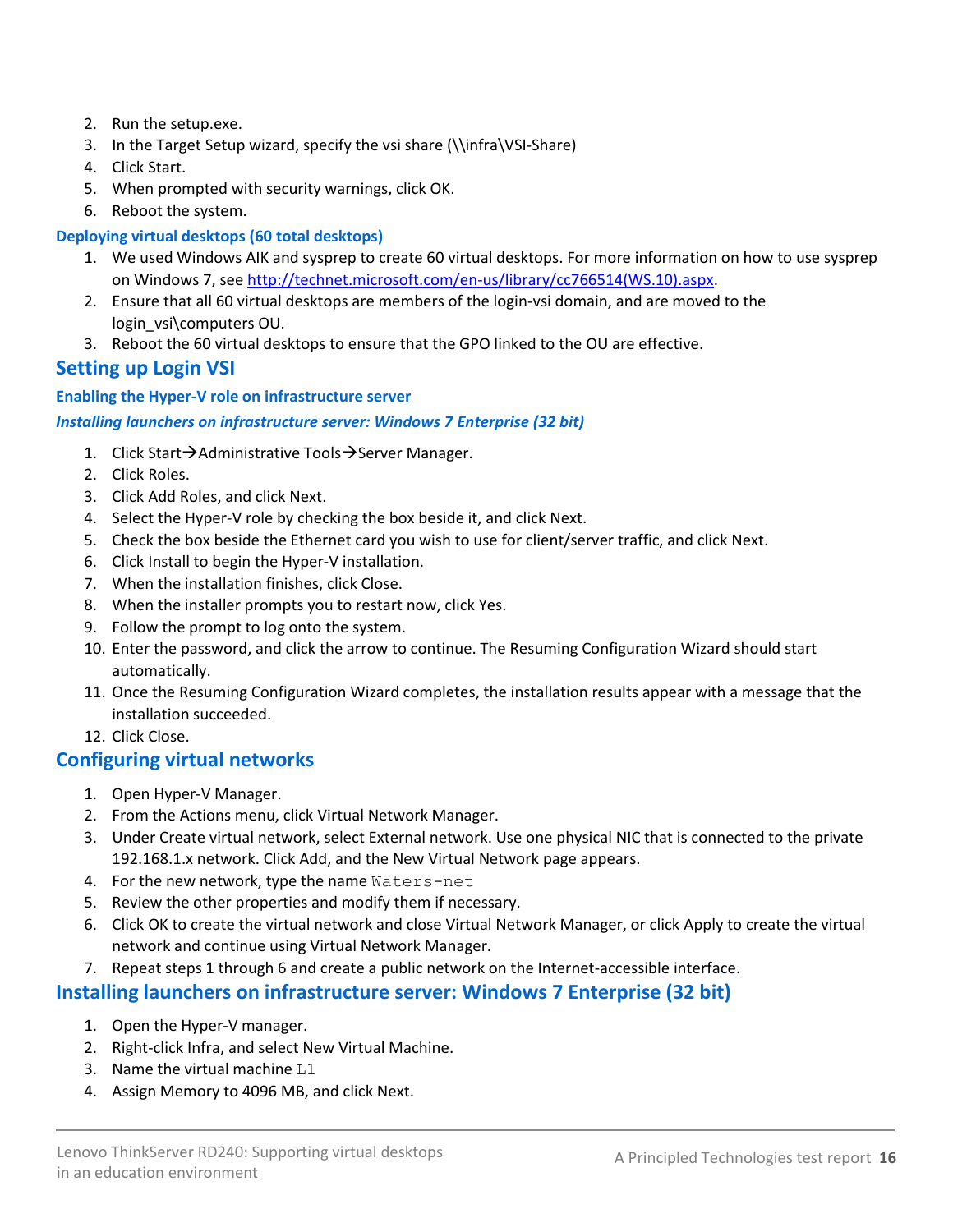- 5. Configure networking change connection to local area connection Virtual network.
- 6. Click Create virtual hard disk.
- 7. Set size to 20 GB, and click Next.
- 8. From Install options, select Install media.
- 9. Click Finish.
- 10. Right-click the Windows 7 VM, and select Settings.
- 11. Click Processor, and enter 2 as the number of logical processors.
- 12. Start your VM with media ready.
- 13. When the installation prompts you, press any key to begin setup.
- 14. Enter your language preferences, and click Next.
- 15. Click Install.
- 16. Accept the license terms, and click Next.
- 17. Select Custom, and select the drive that will contain the OS.
- 18. Click Install. Setup begins.
- 19. Type administrator for the username, type L1 for computer, and click Next.
- 20. Enter no password, and click Next.
- 21. For system protection, select Use recommended settings, and click Next.
- 22. Enter your time zone, and click Next.
- 23. Select the Work Network setting, and click Next.
- 24. We used the Windows Update feature to install the following updates:
	- Security Update for Microsoft .NET Framework 4 Client Profile (KB2446708)
	- Security Update for Microsoft Windows (KB2425227)
	- Security Update for Microsoft Windows (KB2446710)
	- Security Update for Microsoft Windows (KB2479943)
	- Security Update for Microsoft Windows (KB2491683)
	- Security Update for Microsoft Windows (KB2497640)
	- Security Update for Microsoft Windows (KB2503658)
	- Security Update for Microsoft Windows (KB2506212)
	- Security Update for Microsoft Windows (KB2506223)
	- Security Update for Microsoft Windows (KB2507618)
	- Security Update for Microsoft Windows (KB2508272)
	- Security Update for Microsoft Windows (KB2508429)
	- Security Update for Microsoft Windows (KB2509553)
	- Security Update for Microsoft Windows (KB2510531)
	- Security Update for Microsoft Windows (KB2511455)
	- Security Update for Microsoft Windows (KB2524375)
	- Update for Microsoft Windows (KB971033)
	- Update for Microsoft Windows (KB976902)
	- Update for Microsoft Windows (KB2484033)
	- Update for Microsoft Windows (KB2488113)
	- Update for Microsoft Windows (KB2502285)
	- Update for Microsoft Windows (KB2505438)
	- Update for Microsoft Windows (KB2511250)
- 25. Click Start, right-click Computer, click Properties $\rightarrow$ Remote settings, and select Allow connections from any version of Remote Desktop. Click OK.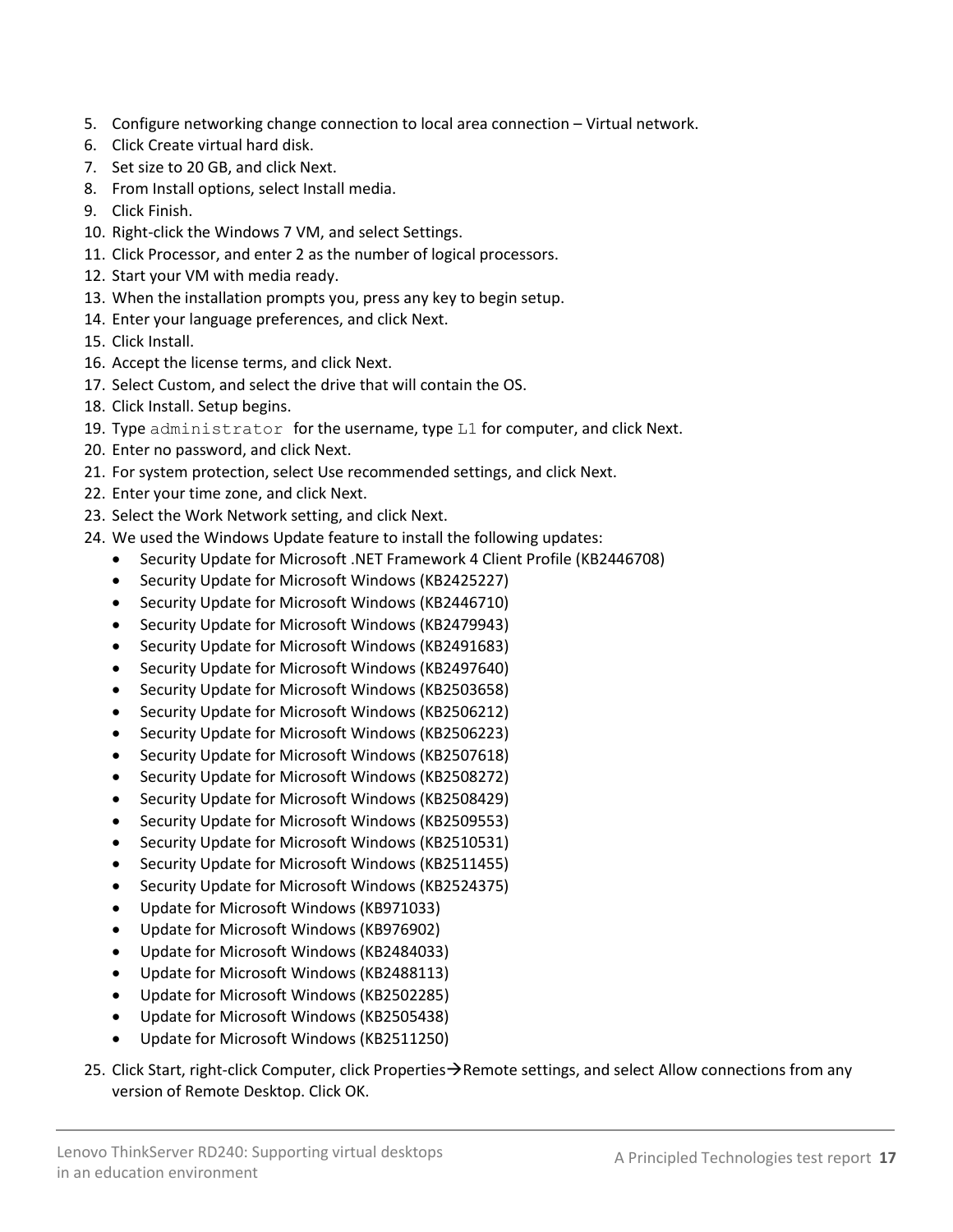- 26. Navigate to [http://software.muzychenko.net/eng/vac.htm#download,](http://software.muzychenko.net/eng/vac.htm#download) and download the audio cables driver.
- 27. Run setup.exe
- 28. Accept the Licensing agreement.
- 29. Install to the default directory.
- 30. Repeat steps 1 through 29 and create two more launchers.

### **Installing the Login VSI Launcher software**

- 1. Browse t[o \\Infra\VSI-Share\Software\30Release\Launcher](file://Infra/VSI-Share/Software/30Release/Launcher) setup.
- 2. Run the setup.exe.
- 3. In the Target Setup wizard, specify the vsi share (\\infra\VSI-Share)
- 4. For more information on the master/slave relationship, refer to the Login VSI 3.0 Admin Guide.

### **Setting up the .rdp file for each RDS session**

For each of the 60 Windows 7 sessions to be launched, we configured an .rdp file. See

[http://technet.microsoft.com/en-us/library/ff393699\(WS.10\).aspx](http://technet.microsoft.com/en-us/library/ff393699(WS.10).aspx) for more details. We used an rdp file with the

following values:

- screen mode id:i:1
- use multimon:i:0
- desktopwidth:i:1024
- desktopheight:i:768
- session bpp:i:16
- winposstr:s:0,1,1956,24,3817,1184
- compression:i:1
- keyboardhook:i:2
- audiocapturemode:i:1
- videoplaybackmode:i:1
- connection type:i:6
- displayconnectionbar:i:1
- disable wallpaper:i:0
- allow font smoothing:i:1
- allow desktop composition:i:1
- disable full window drag:i:0
- disable menu anims:i:0
- disable themes:i:0
- disable cursor setting:i:0
- bitmapcachepersistenable:i:1
- audiomode:i:0
- redirectprinters:i:1
- redirectcomports:i:0
- redirectsmartcards:i:1
- redirectclipboard:i:1
- redirectposdevices:i:0
- redirectdirectx:i:1
- autoreconnection enabled:i:1
- authentication level:i:2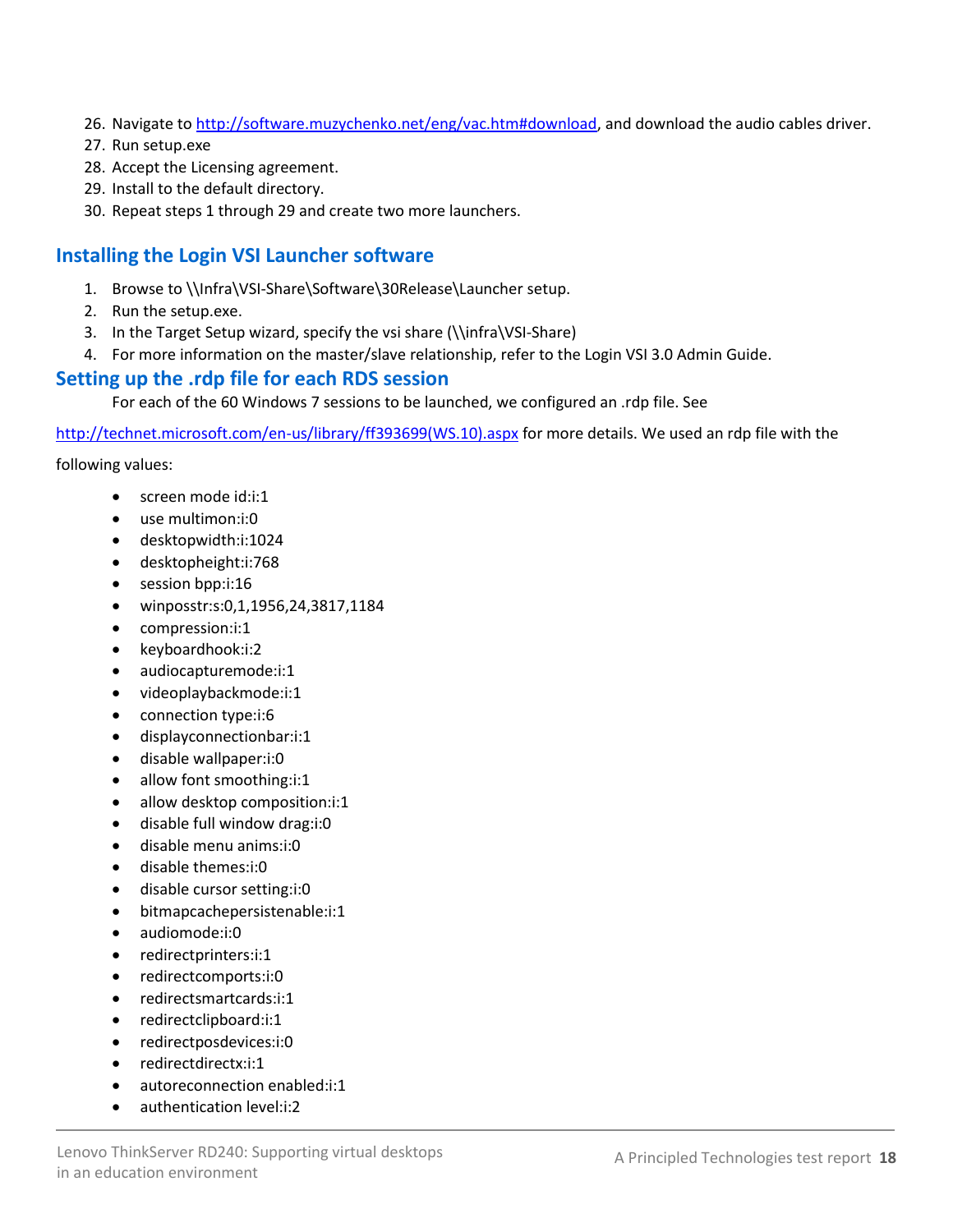- prompt for credentials:i:0
- negotiate security layer:i:1
- remoteapplicationmode:i:0
- alternate shell:s:
- shell working directory:s:
- gatewayhostname:s:
- gatewayusagemethod:i:4
- gatewaycredentialssource:i:4
- gatewayprofileusagemethod:i:0
- promptcredentialonce:i:1
- use redirection server name:i:0
- drivestoredirect:s:
- username:s:Login\_VSI1
- full address:s:MS1-PC